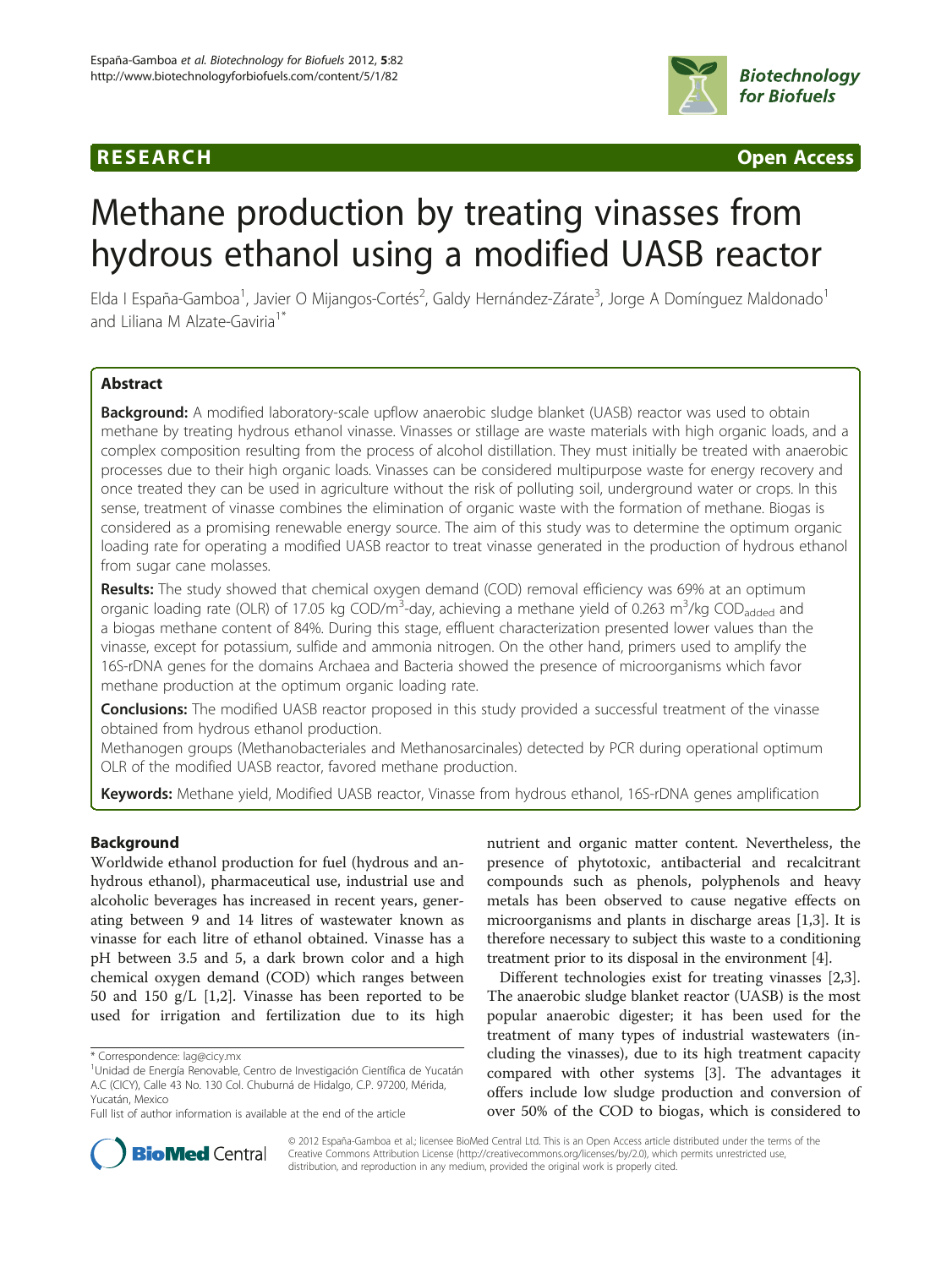be a renewable energy source [\[1](#page-7-0)]. The greatest methane production yield reported by studies on anaerobic treatment of different types of vinasses is  $0.344$  m<sup>3</sup>/kg CODremoved [[5-9](#page-7-0)] and the breakdown of organic matter has been observed to be performed by a microbial consortium of anaerobic bacteria and methanogenic archaea. In general terms, the domain Bacteria is mainly represented by the Firmicutes and Bacteroidetes phyla [[10\]](#page-7-0). Methane production is performed by the domain Archaea, represented by the Methanococcales, Methanobacteriales, Methanomicrobiales and Methanosarcinales orders [[10,11](#page-7-0)]. However, this microbial diversity can vary in terms of the operational characteristics of the reactor and the substrate employed.

The aim of this study was to determine the optimum organic loading rate for operating a modified upflow anaerobic sludge blanket (UASB) reactor to treat vinasse generated in the production of hydrous ethanol from sugar cane molasses.

# Results and discussion

# Vinasse characterization

The properties of the vinasse used in this study are shown in Table 1. Its composition can be seen to be acidic, with a high COD (121,000 mg/L) and sulfate (5,336 mg/L) content. Kumar et al. [\[8](#page-7-0)] report that in hydrous alcohol vinasse, the COD is found to be between 90,000 and 130,000 mg/L, whilst the sulfate content is between 6,000 and 6,500 mg/L.

Ammonia nitrogen and sulfide exert inhibitory effects on anaerobic digestion and consequently affect methane yield. The literature reports wide ranges for ammonia nitrogen from 1,700 to 14,000 mg/L and between 30 and 250 mg/L for sulfide [[12,13](#page-7-0)]. However, in the case of ammonia nitrogen, results have been reported to be

| Parameter                    | Value <sup>*</sup> |
|------------------------------|--------------------|
| pH                           | $\overline{4}$     |
| COD                          | 121000             |
| SO <sub>4</sub> <sup>2</sup> | 5336               |
| $S-$                         | 168                |
| $N_T$                        | 1341               |
| $N-NH_3$                     | 160                |
| PO <sub>4</sub> <sup>3</sup> | 141                |
| $\overline{K^+}$             | 7262               |
| Ethanol                      | 21007              |
| Acetic Acid                  | 2237               |
| Propionic Acid               | 4304               |
| Suspended solids             | 20273              |
| Dissolved solids             | 45543              |
|                              |                    |

All values except pH are expressed in mg/L.

beneficial for anaerobic digestion at concentrations of around 200 mg/L [[12\]](#page-7-0). In this study, the ammonia nitrogen concentration of the vinasse was 160 mg/L and the sulfide concentration was 169 mg/L, meaning that the ammonia nitrogen value was found to be beneficial for anaerobic digestion, whilst sulfide had an inhibitory effect. Carboxylic acids such as acetic, propionic and butyric acids are substrates for the anaerobic digestion process. However, Parawira et al. [[13\]](#page-7-0) has demonstrated that values above 10,000 mg/L of total volatile fatty acids (VFAs) can also cause an inhibitory effect by reducing pH, which without sufficient buffering capacity inhibits the initiation of methane production. The vinasse in this study had a total VFA concentration of approximately 7,000 mg/L, which is approaching the inhibitory level, and therefore required the addition of NaHCO<sub>3</sub> as a buffer to prevent a sharp drop in system pH.

#### Reactor start-up

This study used granular inoculum from a UASB reactor operated to treat vinasse of banana waste, so, the start-up of the modified UASB reactor was subjected to an acclimatization period with an OLR of 0.34 kg COD/m3 -day using 200 ml/day of Synthetic Wastewater (SW) during the first six days after inoculation, 17% CH4 and 72% COD removal was reached. On the seventh day, the loading rate was increased to 5.9 kg COD/m<sup>3</sup>-day (150 ml/day of hydrous ethanol vinasse) and biogas production of 2 L per day was obtained  $(38\% \text{ of } CH_4 \text{ and } 84\% \text{ of COD removal})$ . Finally, on the ninth day and with the same loading rate, biogas methane concentration was 58% and 97% COD removal.

Molina et al. [[14](#page-7-0)] obtained a start-up time of 60 days in a hybrid reactor for treating wine vinasse, using flocculent sludge which were collected from two anaerobic digesters for processing wastewater from a sugar factory and the fiberboard production process as the inoculum. These authors used an initial organic loading rate of 0.5 kg  $\text{COD/m}^3$ -day, which was increased to reach 5 kg COD/m<sup>3</sup> -day, and obtained removal of 98% of the COD and a biogas methane content of between 70 and 74%. Similarly, Gao et al. [\[15\]](#page-7-0) obtained a start-up time of 40 days in a UASB reactor for the anaerobic treatment of vinasse from wine production under mesophilic conditions using flocculent sludge from the anaerobic treatment of residential wastewater as the inoculum. The UASB reactor was operated with an initial organic loading rate of 0.42 kg COD/m<sup>3</sup>-day, which was increased to reach 5.6 kg COD/m<sup>3</sup>-day, and obtained COD removal of 93.8% and a biogas methane content of 60%. The COD removal values obtained in this study agrees with the results obtained by Molina et al. [[14\]](#page-7-0) and Gao et al. [[15\]](#page-7-0) when they evaluated nearly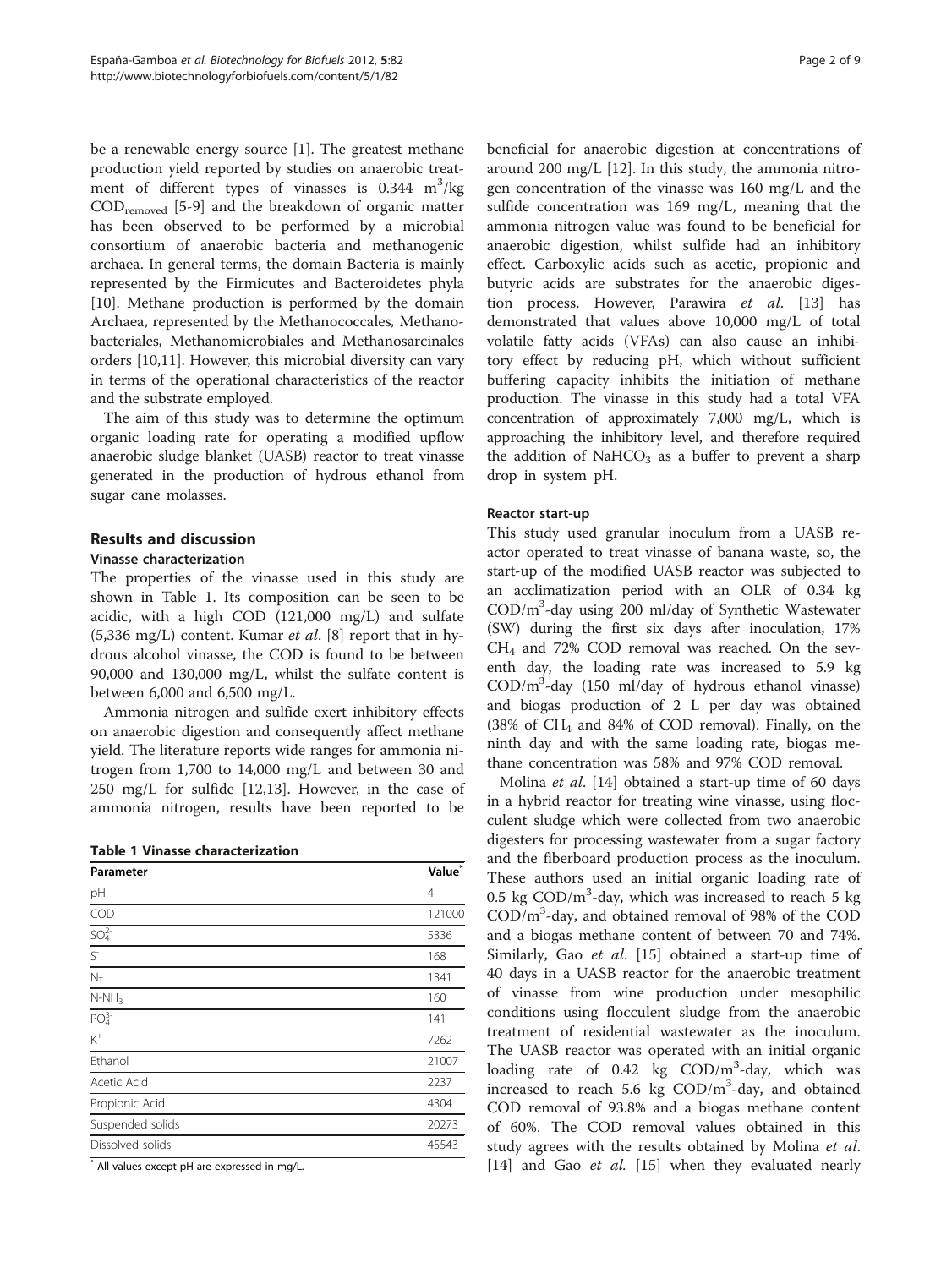the same OLR. Nevertheless, it is clear that start-up times were longer, attributed to the flocculent state of the inoculation sludge. The authors considered their start-up stage to be complete when granules could be distinguished in the reactor bed. A longer start-up time benefitted Molina et al. [[14](#page-7-0)], who obtained a higher biogas methane concentration.

On the other hand, Wolmarans and de Villiers [[16](#page-7-0)] studied the start-up period of a UASB reactor for the treatment of vinasse from sugar cane molasses using granular inoculum from a UASB operated to treat wastewater from a brewery. This process was stabilized in 7 days with an organic loading rate of 8 kg COD/m<sup>3</sup>-day and COD removal of over 90% was obtained. These results match the ones in this study, given that the use of granular inoculum increases methane production as a result of their high metabolic activity. This causes the process to reach higher yields in shorter time periods, thereby reducing start-up time. Another important factor is the fact that the inocula in both studies were previously obtained from anaerobic reactors for the treatment of vinasses. Vadlani and Ramachandran [[17](#page-7-0)] showed that by using sludge from the anaerobic treatment of vinasses as the inoculum in the start-up of a UASB reactor, the time can be reduced by up to 40% compared to anaerobic sludge from residential wastewater treatment, given that specific methanogenic activity is greater in sludge from vinasse treatment.

# Modified UASB performance

The organic loading rates, hydraulic retention times (HRT), COD influent, COD effluent and % COD removal, are shown in Figure [1a](#page-3-0). During this study the vinasse introduced was not subjected to any dilution process. The optimum loading rate selected in this study was 17.05 kg COD/m<sup>3</sup>-day, which corresponded to the highest biogas methane content of 84%, methane yield of 0.263  $\text{m}^3$  CH<sub>4</sub>/ kg COD<sub>added</sub> and 69% COD removal (the level of COD removal increased in this stage). Finally, the system collapsed at an OLR of 22.16 kg COD/m<sup>3</sup> -day (Figure [1a](#page-3-0) and b).

The theoretical methane yield expressed in cubic meters per kilograms of COD consumed should be 0.35, assuming that all of the incoming COD is transformed into methane, and considering that the biomass growth and cell maintenance is null [\[18](#page-7-0)]. The methane yield value obtained in the present work (0.263 m<sup>3</sup> CH<sub>4</sub>/ kg  $\text{COD}_{\text{added}}$ ) could be explained by the presence of significant sulfate concentrations (5,336 mg/L) [\[3\]](#page-7-0). The reduction in reactor performance is attributed to the reduction of the sulfate present in the vinasse to sulfide. Inhibitory sulfide levels reported in the literature were in the range of 100–800 mg/L dissolved sulfide or approximately 50–400 mg/L undissociated  $H_2S$ . The latter it

can diffuse into the cell membrane. Once inside the cytoplasm,  $H_2S$  may be inhibitory by denaturing native proteins through the formation of sulfide and disulfide cross-links between polypeptide chains, interfering with the various coenzyme sulfide linkages, and interfering with the assimilatory metabolism of sulfur and therefore reduces COD removal and methane yield [\[19](#page-7-0)]. As can be seen in Figure [1b](#page-3-0) and c, the methane yield increases when the sulfide concentration is reduced. It is important to highlight that the sulfide was present in the modified UASB reactor throughout the experimental period, demonstrating a significant negative effect on methane yield for concentrations of 360 mg/L.

Table [2](#page-4-0) compares the modified UASB reactor in this study with the results of other authors. This study can be placed in the mid-to-high range within the literature with respect to methane yield of 0.263  $\text{m}^3/\text{kg}$  COD<sub>added</sub>. Molina et al. [[14](#page-7-0)], who worked with winery effluent (less complex vinasses), obtained a high methane yield  $(0.33 \text{ m}^3 \text{ CH}_4/\text{ kg } COD_{added})$ , due to the fact that these authors used an USBF reactor (UASB + anaerobic filter), developing granular biomass with suitable specific methanogenic activity and very good settling characteristics. An adequate biogas quality was also obtained (70–74% CH4). Likewise, the works which presented high COD removal performance are found to be related to the treatment of vinasses originating from the production of alcoholic beverages such as beer and wine. COD values in the literature for brewery effluents are found to range between 1,000 – 6,000 mg/L and between 26,000 – 50,200 mg/L for winery wastewaters [[3,20](#page-7-0)]. These values are lower than for the vinasses used in this study (121,000 mg/L). Furthermore, vinasses obtained from hydrous ethanol production from sugar cane molasses present high sulfate, potassium and iron concentrations compared to vinasses from alcoholic beverages [[3,7\]](#page-7-0). This leads us to assume that the low percentage COD removal achieved in this study is a result of the high complexity of the vinasse used, which can be corroborated with other similar studies where the substrate used was hydrous alcohol vinasse [\[6,21](#page-7-0)-[23](#page-7-0)]. Likewise, the HRT in this study is found amongst the higher values obtained by previous studies, due to the fact that the vinasse was fed undiluted into the modified UASB reactor, which causes a high organic loading rate at low flow rates (L/day), thereby saving water resources which permit a reduction in the discharge volumes of the modified UASB reactor.

# Characterization of the effluent obtained at the optimum organic loading rate

Table [3](#page-4-0) shows the physicochemical characterization of the influent and the effluent obtained after anaerobic treatment at the optimum organic loading rate.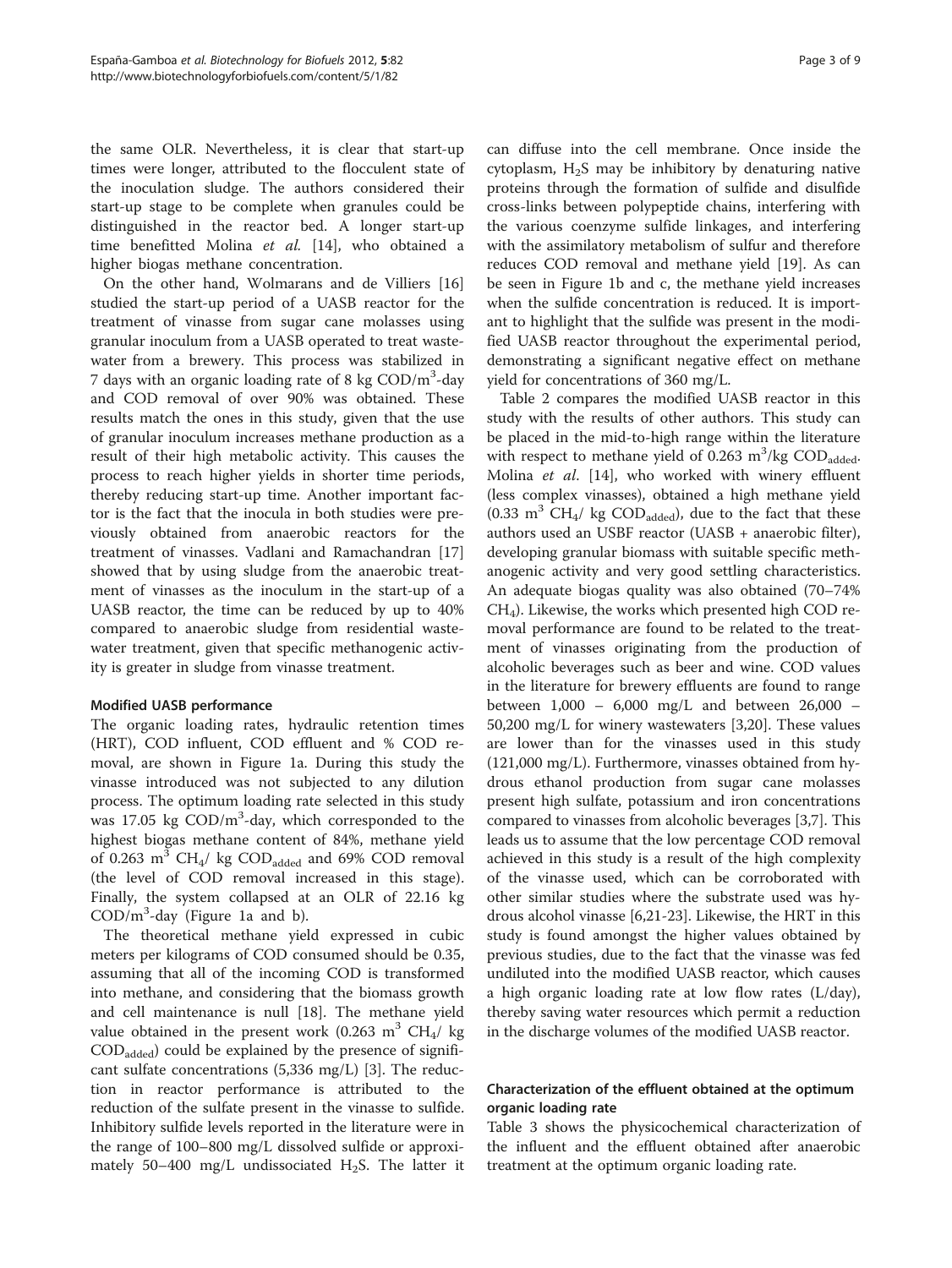<span id="page-3-0"></span>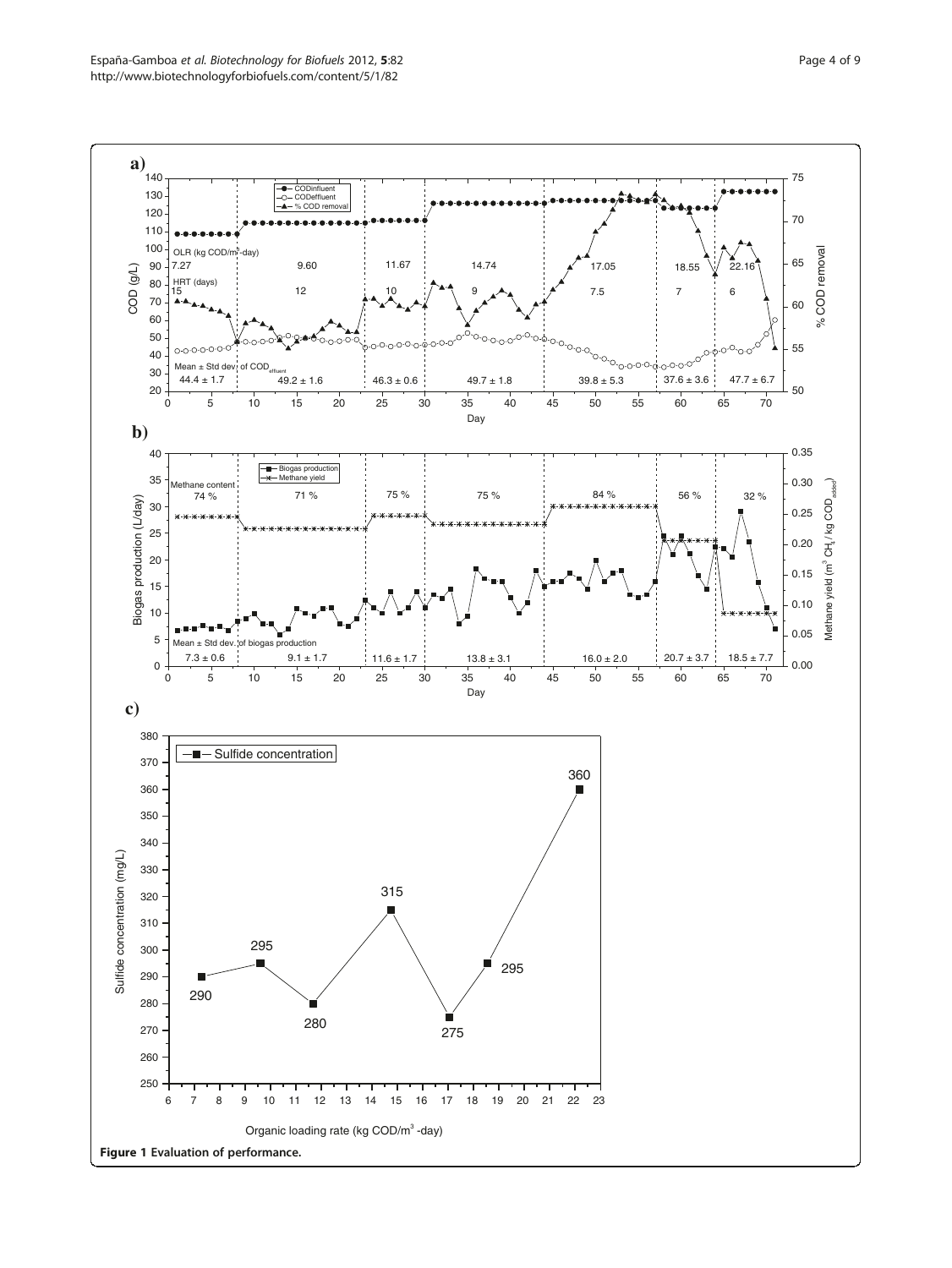| <b>Vinasses</b>                                                                                                 | OLR ka<br>$\mathsf{COD/m}^3$ -day |      |    |    | HRT days $\text{COD}_{\text{removed}}$ % $\text{CH}_4$ % M.Y. m <sup>3</sup> $\text{CH}_4/\text{kg}$ Reference<br>$\mathsf{COD}_\mathsf{added}$ |            |
|-----------------------------------------------------------------------------------------------------------------|-----------------------------------|------|----|----|-------------------------------------------------------------------------------------------------------------------------------------------------|------------|
| Vinasse from hydrous alcohol distillery plant, using<br>UASB (laboratory scale)                                 | 24.00                             | 4.0  | 75 | 58 | 0.217                                                                                                                                           | $[21]$     |
| Cane molasses vinasse from hydrous alcohol distillery plant diluted 19.00<br>ten-fold, using UASB (pilot scale) |                                   | 0.5  | 40 | na | 0.210                                                                                                                                           | [6]        |
| Cane molasses hydrous alcohol stillage, using UASB<br>(laboratory scale)                                        | 14.49                             | 9.0  | 65 | na | 0.055                                                                                                                                           | $[22]$     |
| Diluted brewery wastewater, using UASB (laboratory scale)                                                       | 1.53                              | 0.75 | 91 | 67 | 0.209                                                                                                                                           | $[7]$      |
| Winery effluent treatment in an anaerobic hybrid USBF (pilot scale)                                             | 12.00                             | 7.0  | 96 | 74 | 0.330                                                                                                                                           | [14]       |
| Wheat straw vinasse, using a UASB (laboratory scale)                                                            | 17.10                             | 2.0  | 76 | 64 | 0.155                                                                                                                                           | $[23]$     |
| Vinasse from hydrous ethanol distillation, using a modified<br>UASB reactor (laboratory scale)                  | 17.05                             | 7.5  | 69 | 84 | 0.263                                                                                                                                           | This Study |

<span id="page-4-0"></span>Table 2 Comparison of performance parameters of UASB by different types of

na: data not available.

Potassium (K<sup>+</sup>) was not removed; this corroborates the finding that anaerobic digestion does not favor elimination of this element. Information on the effect of application of vinasses on physical properties of soil is limited. However, application of wastewaters with high potassium levels has been found to increase the overall level of soil fertility, with the exception of alkaline effluents which can dissolve soil organic carbon [[24](#page-8-0)].

In anaerobic reactors, sulfate is reduced to sulfide by the sulfate reducing bacteria (SRB). Sulfate reduction is performed by two major groups of SRB including incomplete oxidizers, which reduce compounds such as lactate to acetate and  $CO<sub>2</sub>$ , and complete oxidizers, which completely convert acetate to  $CO<sub>2</sub>$  and  $HCO<sub>3</sub>$ [[19\]](#page-7-0). Kumar et al. [[8\]](#page-7-0) showed that once removal of 80% of the sulfate present in hydrous ethanol vinasse was obtained, the sulfide concentration rose to 400 mg/L,

Table 3 Physicochemical characterization of influent and effluent at the optimum organic loading rate

| Parameter                    | Influent <sup>*</sup> | <b>Effluent</b> | Removal<br>percentage |
|------------------------------|-----------------------|-----------------|-----------------------|
| pH                           | 4.51                  | 7.22            |                       |
| COD                          | 125600                | 39810           | 69                    |
| SO <sub>4</sub> <sup>2</sup> | 5433                  | 0               | 100                   |
| $S^{\dagger}$                | 175                   | 275             |                       |
| $N_T$                        | 1377                  | 1160            | 16                    |
| $N-NH_3$                     | 113                   | 230             |                       |
| $N_{organic}$                | 1263                  | 930             | 26                    |
| PO <sub>4</sub> <sup>3</sup> | 147                   | 117             | 21                    |
| $\overline{K^+}$             | 6706                  | 6838            |                       |
| Ethanol                      | 19901                 | 232             | 99                    |
| Acetic acid                  | 2697                  | 331             | 88                    |
| Propionic acid               | 3009                  | 2283            | 24                    |
| Butyric acid                 | 0                     | 0               |                       |

\* All values except pH are in mg/L.

\*\* (−): Not applicable.

which inhibited the microorganisms and led to a reduction in methane yield. Two stage of inhibition exist for methanogenic bacteria because of the sulfate reduction; primary inhibition is due to competition for common organic and inorganic substrates from SRB, which suppresses methane production, the sequence of the affinity of SRB for reduced substrates is Hydrogen > propionate > other organic electron donors. Because of the variety in substrate utilization exhibited by SRB, they compete with several different types of microorganisms involved in anaerobic digestion. Secondary inhibition results from the toxicity of sulfide, the inhibitory sulfide levels reported in the literature were in the range of 100–800 mg/L dissolved sulfide or approximately 50–400 mg/L undissociated  $H_2S$ , Fermentative microorganisms which are responsible for the breakdown of monomers into smaller products were less affected by sulfide toxicity than SRB, or Methane producing bacteria; toxicity thresholds for acetogens were comparable with those of the SRB. Sulfur is a required nutrient for methanogens. It has been shown that the sulfur content of methanogens was higher than in other groups of microorganisms generally found in anaerobic systems. The optimal level of sulfur reported in the literature varies from 1 to 25 mg/L. The levels reported in the literature for inhibition of Methane producing bacteria also vary, with IC50 values of 50–125 mg  $H_2S/L$  at pH 7–8 for suspended sludge and 250 mg H<sub>2</sub>S/L and 90 mg H<sub>2</sub>S/L at pH 6.4–7.2 and pH 7.8–8.0, respectively [\[19](#page-7-0)]. In this study, sulfate removal was 100%; the quantity of sulfide in the effluent was 275 mg/L at the optimum organic loading rate.

Harada et al. [[6\]](#page-7-0) obtained a maximum concentration of 300 mg/L of acetic acid, 1,200 mg/L of propionic acid, a methane yield of 0.21  $\text{m}^3$  CH<sub>4</sub>/kg COD<sub>added</sub> and COD removal of 40% with a UASB reactor operated at 19 kg COD/m<sup>3</sup> -day employing hydrous ethanol vinasse. Likewise, during treatment of whiskey distillery wastewater at 18 kg COD/m<sup>3</sup>-day, Goodwin and Stuart [[5\]](#page-7-0) found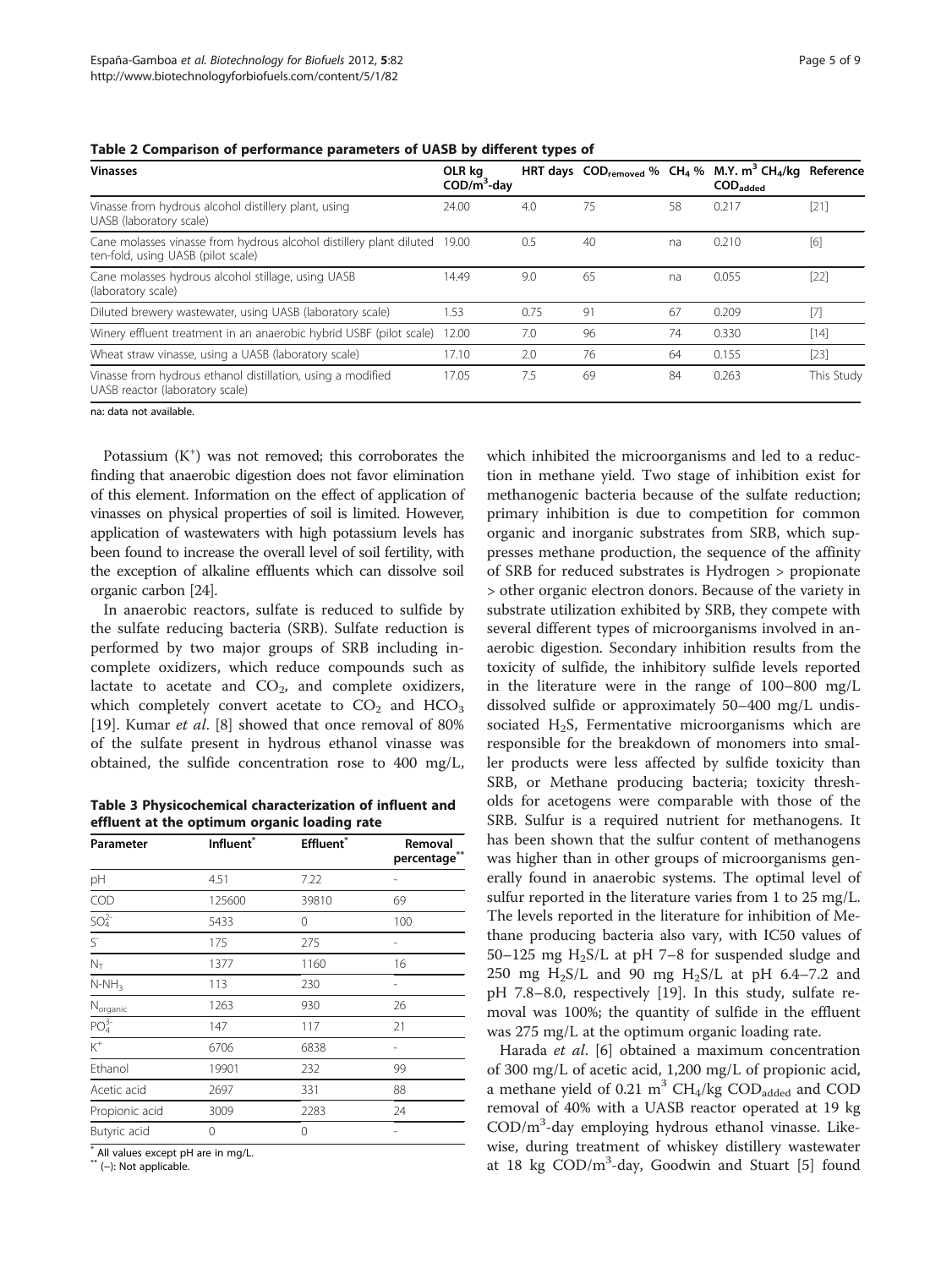that biogas production was 6 L/day (50% less than at the previous loading rate), obtaining acetic and propionic acid levels of 900 mg/L and 6,000 mg/L respectively and COD removal of 50%. Ethanol and acetic acid removal are undoubtedly greater than propionic acid removal, given that these two compounds have a methane conversion rate of 3.56 and 3.92 mmol  $CH<sub>4</sub>/g$  VS-day respectively. In contrast, the rate for propionic acid is 0.55 mmol  $CH_4/g$  VS-day [[25](#page-8-0)]. This suggests that propionic acid is one of the VFAs which microorganisms have difficulty breaking down during anaerobic digestion.

In this study, trough out the optimum organic loading rate (45 to 55 days) the VFA were acetic and propionic acids; but, since the begging in the vinasse the acetic  $(2,697 \text{ mg/L})$  and propionic  $(3,009 \text{ mg/L})$  acids were present. In the VFA profile of the effluent, the acetic acid changed from 0 mg/L to 331 mg/L, while the propionic acid the values began at 1,429 mg/L and ended with 2,283 mg/L. Although, the acetic acid level was similar to that obtained by Harada  $et$   $al.$  [[6\]](#page-7-0), the methane yield  $(0.263 \text{ m}^3 \text{ CH}_4/\text{kg} \text{ COD}_\text{added})$  and COD removal (69%) were higher, this suggests that the greater quantity of acetic acid present was transformed into methane.

# Microbial identification

In previous research, the microorganisms found in anaerobic reactors are wide-ranging and vary depending on the substrate and operating conditions employed in the bioreactors. Table 4 shows the amplification results of the 16S-rDNA genes of the domains Bacteria and Archaea obtained at the optimum organic loading rate in this study.

Table 4 Microbial groups evaluated by 16S-rDNA amplification at the optimum organic loading rate in the modified UASB reactor

| Domain          | Group                           | Amplicon* |
|-----------------|---------------------------------|-----------|
|                 | Archaea                         | $^{+}$    |
| Archaea         | Methanogens                     | $^{+}$    |
|                 | Methanobacteriales              | $^{+}$    |
|                 | Methanosarcinales               | $^{+}$    |
|                 | a-Proteobacteria                | $^{+}$    |
|                 | β-Proteobacteria                | $^{+}$    |
| <b>Bacteria</b> | y-Proteobacteria                | $^{+}$    |
|                 | δ-Proteobacteria                | $^{+}$    |
|                 | High GC Gram-positive Bacteria  |           |
|                 | Low GC Gram-positive Bacteria   | $^{+}$    |
|                 | Bacillus                        | $^{+}$    |
|                 | Sulfate Reducing Bacteria (SRB) | $^{+}$    |
|                 | Clostridium                     | $^{+}$    |

\*Presence (+) or absence (−) of the specific amplification product.

The sulfate concentration was above 5,000 mg/L in the hydrous ethanol vinasse in this study, the presence of species from Methanobacteriales and Methanosarcinales orders in the domain Archaea were present in the optimum OLR. The Methanobacterium and Methanosaeta species belong to these orders respectively, which suggests that they were present in the bioreactor. This re-sult was similar to the one obtained by Sarti et al. [\[26](#page-8-0)], who performed the characterization of methanogenic archaea in an anaerobic reactor under mesophilic conditions for the treatment of wastewater rich in sulfates (between 1,000 and 3,000 mg/L) with a  $\text{COD/SO}_4^2$ ratio of 1.8 and 1.5. Considering the operational condition of 1,000 and 2,000 mg  $SO_4^2/L$ , it was observed the presence of methanogenic archaea (99% of similarity with *Methanosaeta* spp.). At concentration of 3,000 mg  $SO_4^{2-}/L$ the methanogenesis was inhibited and methanogenic organisms were not detected in the clone library. Likewise, Oude et al. [\[11\]](#page-7-0) indicated that Methanosaeta spp. were the dominant acetate degraders, and Methanobacterium spp. the dominant hydrogen- and formate-consuming methanogens in the treatment of wastewater with a COD/  $SO_4^{2-}$  ratio of 9.5, while *Desulfobulbus* spp. and *Syntropho*bacter spp. were important for propionate degradation (sulfate reduction).

The bacterial groups found in this study, were similar to other bacterial identification research in anaerobic digesters [\[10,11](#page-7-0)[,26\]](#page-8-0), where the group of Gram-positive bacteria with low GC (included in the Firmicutes phylum) is composed of a large number of bacterial genera including Bacillus, Clostridium, Enterococcus, Lactobacillus and Lactococcus, which perform the stages of hydrolysis and acidogenesis [\[10\]](#page-7-0). The detection of the δ-Proteobateria subclass in this reactor suggests the presence of bacterial genera capable of using sulfate as an inorganic substrate, which achieve removal of over 95% of initial sulfates in the hydrous ethanol vinasse [[11,](#page-7-0)[26\]](#page-8-0). It is important to highlight that the absence of Gram-positive Bacteria with a high GC content, a wellknown group due to its inclusion of different pathogenic species (independently of the γ-Proteobacteria subclass), could benefit the use of this type of effluent in combined fertilization and irrigation systems.

#### Conclusions

The modified UASB reactor proposed in this study provided a successful treatment of the vinasse obtained from hydrous ethanol production. The optimum organic loading rate found experimentally was 17.05 kg COD/m<sup>3</sup> -day corresponding to a HRT of 7.5 days and a methane yield of 0.263  $\text{m}^3/\text{kg}$  COD<sub>added</sub>. During operational optimum organic loading of the modified UASB reactor, the group of methanogenic archaea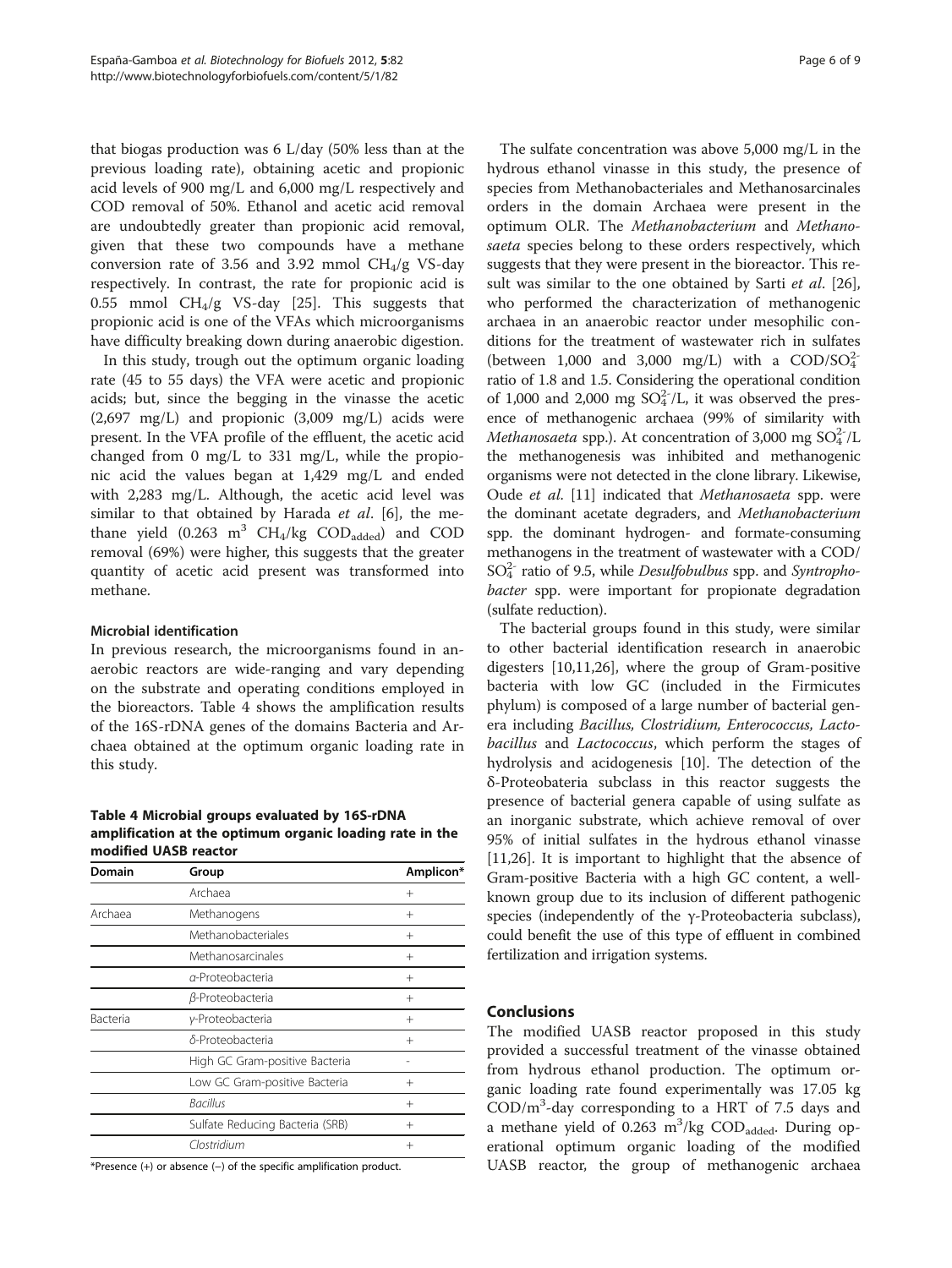belonging to the Methanobacteriales and Methanosarcinales orders favored methane production.

# **Methods**

# Reactor design

A modified UASB reactor was designed and built from acrylic with an operational volume of 3 L. The modification consisted of equipping the top part with a high-rate settler with plates inclined at 45 degrees (Figure 2), designed to retain volatile suspended solids and subsequently recirculate them to the reactor sludge blanket.

# Chemical analyses

COD, total nitrogen  $(N_T)$ , ammonia nitrogen  $(N-NH_3)$ , phosphate (PO $_4^3$ ), sulfate (SO $_4^2$ ) and sulfide (S<sup>2-</sup>) content, both in the vinasse obtained from hydrous ethanol production and in the reactor effluent, were determined via colorimetric methods (Hach Company DR-890), whilst the pH and potassium content  $(K<sup>+</sup>)$  were determined in accordance with American Public Health Association [\[27\]](#page-8-0).

The concentration of VFAs and ethanol were determined by gas chromatography in a Clarus 500-Perkin Elmer equipped with flame ionization detector (FID), using the  $EC^{TM}$  – 1000 column (30 m long, 0.32 mm internal diameter and 0.25 μm film thickness), nitrogen as the carrier gas and temperatures of 240, 160 and 250°C for the injector, oven and detector respectively.

The volume of biogas produced was measured every 24 hours with an acidified saline solution gasometer in accordance with the procedure reported by Poggi et al. [[28\]](#page-8-0) and biogas methane concentration was determined once again with the Clarus 500-Perkin Elmer with the thermal conductivity detector (TCD), a Molesieve column (30 m long, 0.53 mm internal diameter and 0.25 μm film thickness), nitrogen as the carrier gas and

temperatures of 75, 30 and 200°C for the injector, oven and detector respectively.

#### Reactor inoculation and start-up

The reactor was inoculated with 2.5 L of granulated sludge from a UASB reactor operated to treat vinasse obtained from the production of ethanol from banana waste. The substrate source consisted of 1 L of SW in accordance with the composition described previously [[29](#page-8-0)].

The modified UASB was subsequently operated under mesophilic conditions  $(30 \pm 5^{\circ}C)$  and fed semicontinuously with SW for 6 days. A pH of close to 7.0 was maintained during this stage using sodium bicarbonate (NaHCO<sub>3</sub>) as a buffer. Finally, once biogas production was observed, the reactor was fed with 150 ml of hydrous ethanol vinasse from sugar cane molasses per day and start-up was deemed successful on obtaining biogas methane content and COD removal values greater than or equal to 55% and 95% respectively.

# Optimum organic loading rate evaluation

The performance of the modified UASB reactor was evaluated for 7 organic loading rates: 7.27, 9.60, 11.67, 14.74, 17.05, 18.55, 22.16 kg COD/m<sup>3</sup>-day, with a view to finding the optimum rate. These loading rates were obtained based on an initial flow rate of 200 ml/day of undiluted vinasse and progressive increases of 50 ml/day.

# Identification of bacterial groups and methanogenic archaea

Once the optimum organic loading rate was reached for the modified UASB reactor, sludge samples were collected aseptically and stored at −70°C in a deep freezer. Total DNA was extracted directly from 250 mg of moist sludge using a PowerSoil<sup>TM</sup> DNA Isolation Kit (Mo-Bio Laboratories, CA), in accordance with the manufacturer's instructions. Fragments of the 16S-rDNA genes

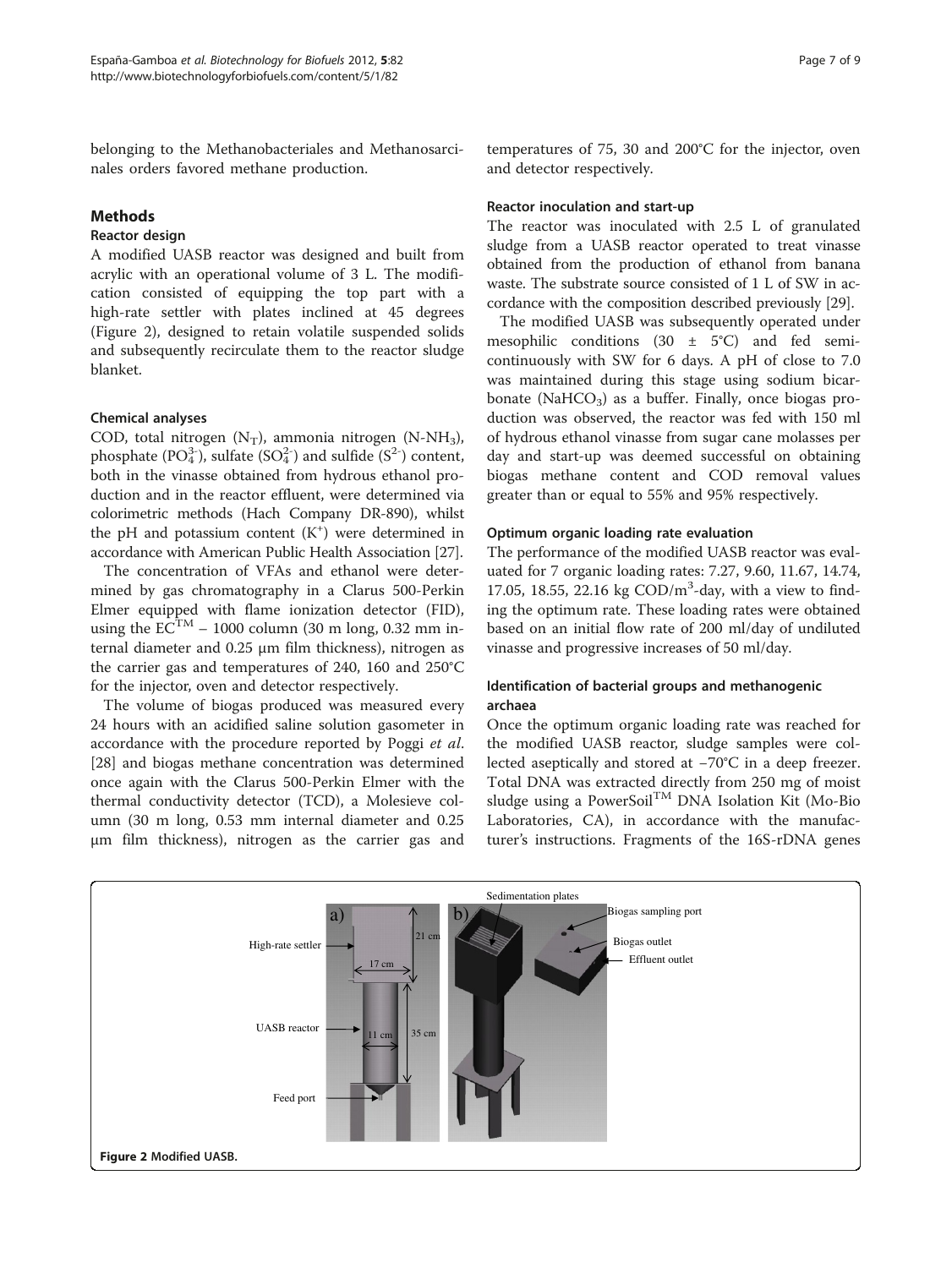<span id="page-7-0"></span>were amplified by PCR using a universal 16Sf primer and one of the 9 previously described specific primers for each bacterial group or genus examined (α-, β-, δ-, and γ-Proteobacteria subclasses, Gram-positive bacteria with high and low GC content, sulfate-reducing bacteria (SRB), and for the genera Bacillus and Clostridium) [\[30](#page-8-0)]. In addition, specific primers based on previously described sequences were used to amplify the 16S-rDNA genes of methanogenic archaea belonging to the Methanobacteriales and Methanosarcinales orders [\[31\]](#page-8-0). 16S rRNA genes amplification was performed under the following conditions: 6 min of initial denaturation at 95°C followed by 25 amplification cycles at 95°C for 1 min, specific annealing temperatures for 1 min and 72°C for 2 min. An extra extension step of 10 min at 72°C was added after completion of the 25 cycles. The amplified products were analyzed on 1.2% agarose gels in 1X TBE buffer. The gels were stained with ethidium bromide (25 mg/ml) and photographed under UV light (302 nm, LMS 20E, UVP Inc., Upland, CA).

# Data analysis

Experimental data were collected and further processed with the Statistica 7 software (Statsoft<sup>®</sup>); the descriptive data was obtained and shown in the corresponding figures through the mean and standard deviation descriptors.

#### Abbreviations

UASB: Upflow anaerobic sludge blanket; COD: Chemical oxygen demand; OLR: Optimum organic loading rate; VFAs: Volatile fatty acids; HRT: Hydraulic retention time; M.Y.: Methane yield; VS: Volatile solids; N<sub>T</sub>: Total nitrogen; N-NH<sub>3</sub>: Ammonia nitrogen; PO $_4^3$ : Phosphate; SO $_4^2$ : Sulfate; S<sup>2-</sup>: Sulfide; FID: Flame ionization detector; TCD: Thermal conductivity detector; SW: Synthetic wastewater; SRB: Sulfate-reducing bacteria.

#### Competing interests

The authors' declare that they have no competing interests.

#### Authors' contributions

EIEG performed the experiments presented herein and drafted the manuscript. JOMC assisted in experimental design and in drafting the manuscript. GHZ supervised the molecular analysis of microbial communities by PCR and assisted in drafting the manuscript. JADM developed the carboxylic acids analysis. LMAG conceived of the study, supervised the work, designed the modified UASB reactor and drafted the manuscript. All authors participated in the experimental design, evaluation of the data, read and approved the final manuscript.

#### Acknowledgements

The authors wish to acknowledge the financial support received from CONACYT (National Council of Science and Technology Mexico) through the project 116157 and for the grant 27867 awarded for master's studies.

#### Author details

<sup>1</sup>Unidad de Energía Renovable, Centro de Investigación Científica de Yucatán A.C (CICY), Calle 43 No. 130 Col. Chuburná de Hidalgo, C.P. 97200, Mérida, Yucatán, Mexico. <sup>2</sup>Unidad de Recursos Naturales, CICY A.C, Mérida, Mexico.<br><sup>3</sup>Denartamento de Ciencias Marinas, Instituto Tecnológico de Boca del Bío Departamento de Ciencias Marinas, Instituto Tecnológico de Boca del Río, Km 12 Carretera Veracruz-Córdoba, Boca del Río, Veracruz C.P. 94290, Mexico.

#### Received: 25 July 2012 Accepted: 9 November 2012 Published: 21 November 2012

#### References

- Wilkie A, Riedesel K, Owens J: Stillage characterization and anaerobic treatment of ethanol stillage from conventional and cellulosic feedstocks. Biomass Bioenerg 2000, 19:63–102.
- 2. Pant D, Adholeya A: Biological approaches for treatment of distillery wastewater: a review. Bioresource Technol 2007, 98:2321–2334.
- 3. España-Gamboa E, Mijangos-Cortes J, Barahona-Perez L, Dominguez-Maldonado J, Hernández-Zárate G, Alzate-Gaviria L: Vinasses: characterization and treatments. Waste Manag Res 2011, 29:1235–1250.
- 4. Chandra R, Yadav S, Mohan D: Effect of distillery sludge on seed germination and growth parameters of green gram (Phaseolus mungo L.). J Hazardous Materials 2008, 152:431–439.
- 5. Goodwin J, Stuart JB: Anaerobic digestion of malt whisky distillery pot ale using upflow anaerobic sludge blanket reactors. Bioresource Technol 1994, 49:75–81.
- 6. Harada H, Uemura S, Chen A, Jayadevan J: Anaerobic treatment of a recalcitrant distillery wastewater by a thermophilic UASB reactor. Bioresource Technol 1996, 55:215–221.
- Cronin C, Lo KV: Anaerobic treatment of brewery wastewater using UASB reactors seeded with activated sludge. Bioresource Technol 1998, 64:33–38.
- 8. Kumar G, Gupta S, Singh G: Biodegradation of distillery spent wash in anaerobic hybrid reactor. Water Res 2007, 41:721–730.
- 9. Bhavik K, Mohana S, Madamwar D: Anaerobic treatment of distillery spent wash - A study on upflow anaerobic fixed film bioreactor. Bioresource Technol 2008, 99:4621–4626.
- 10. Kröber M, Bekel T, Diaz N, Goesmann A, Jaenicke S, Krause L, Miller D, Runte K, Viohöver P, Pühler A, Schlüter A: Phylogenetic characterization of a biogas plant microbial community integrating clone library 16S-rDNA sequences and metagenome sequence data obtained by 454 pyrosequencing. J Biotechnol 2009, 142:38–49.
- 11. Oude S, Vorstman W, Sopjes A, Stams A: Charaterization of the sulfate-reducing and syntrophic population in granular sludge from a full-scale anaerobic reactor treating papermill wastewater. FEMS Microbiol Ecol 1998, 27:185–194.
- 12. Cirne D, van der Zew F, Fernández M, Fernández F: Control of sulphide during anaerobic treatment of S-containing wastewaters by adding limited amounts of oxygen or nitrate. Rev Environ Sci Biotechnol 2008, 7:93–105.
- 13. Parawira W, Read JS, Mattiasson B, Björnsson L: Energy production from agricultural residues: High methane yields in pilot-scale two-stage anaerobic digestión. Biomass Bioenerg 2008, 32:44–50.
- 14. Molina F, Ruiz G, García C, Roca E, Lema JM: Winery effluent treatment at an anaerobic hybrid USBF pilot plant under normal and abnormal operation. Water Sci Technol 2007, 56:25–31.
- 15. Gao M, She Z, Jin C: Performance evaluation of a mesophilic (37°C) upflow anaerobic sludge blanket reactor in treating distiller's grains wastewater. J Hazard Mater 2007, 141:808–813.
- 16. Wolmarans B, de Villiers G: Start-up a UASB effluent treatment plant on distillery wastewater. Water SA 2002, 28:63–68.
- 17. Vadlani PV, Ramachandran KB: Evaluation of UASB reactor performance during start-up operation using synthetic mixed-acid waste. Bioresource Technol 2008, 99:8231–8236.
- 18. Fernández N, Montalvo S, Borja R, Guerrero L, Sánchez E, Cortés I, Colmenarejo MF, Travieso L, Raposo F: Performance evaluation of an anaerobic fluidized bed reactor with natural zeolite as support material when treating high-strenght distillery wastewater. Renew Energy 2008, 33:2458–2466.
- 19. Chen Y, Cheng JJ, Creamer KS: Inhibition of anaerobic digestion process: a review. Bioresource Technol 2008, 99:4044–4064.
- 20. Connaughton S, Collins G, O'Flaherty V: Psychrophilic and mesophilic anaerobic digestion of brewery effluent: a comparative study. Water Res 2006, 40:2503–2510.
- 21. Sánchez F, Córdoba P, Siñeriz F: Use of the UASB reactor for the anaerobic treatment of stillage from sugar cane molasses. Biotechnol Bioeng 1985, 27:1710–1716.
- 22. Yeoh BG: Two-phase anaerobic treatment of cane-molasses alcohol stillage. Water Sci Technol 1997, 36:441-448.
- 23. Kaparaju P, Serrano M, Angelidaki I: Optimization of biogas production from wheat straw stillage in UASB reactor. Appl Energ 2010, 87:3779–3783.